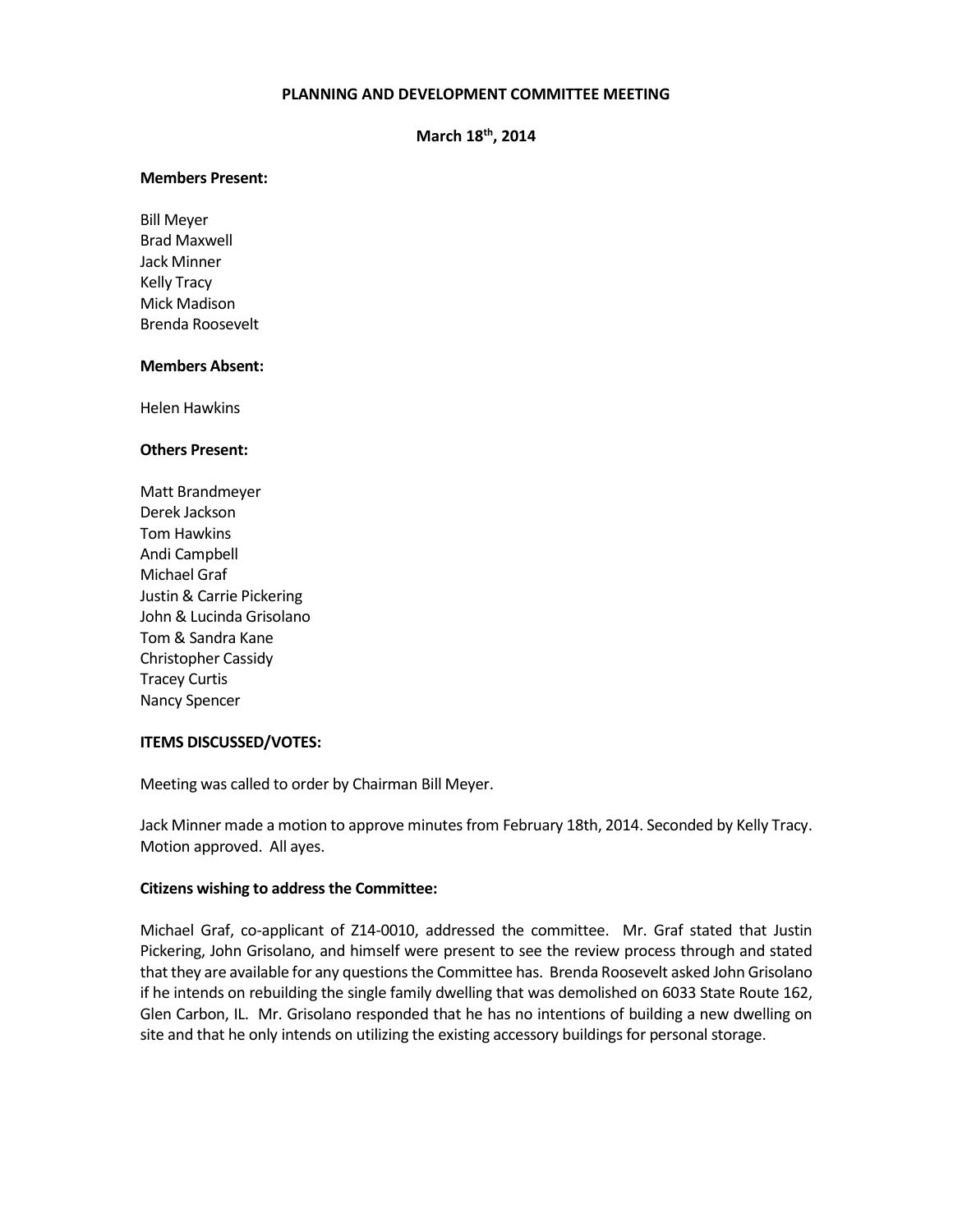Tom Kane, adjacent property owner of Z14-0010 located at 2207 Wildwood Drive, Glen Carbon, IL voiced objection to Z14-0010. Mr. Kane stated that he had objections to the proposed configuration of the lots. In addition, Mr. Kane voiced objections to a metal accessory building that Justin Pickering has been permitted to build on his property.

Tracey Curtis, property owner at 3931 Hodge Lane, Alton, IL voiced concerns about the business activity occurring on 3919 Hodge Lane, a tree service business owned and operated by property owner Corey Murphy. Ms. Curtis stated that she moved into her property on November of 2013 and thought that the property would be a quiet area to live. Ms. Curtis stated that the business activity on Corey Murphy's property has been unpleasant to live next to due to noise, cursing employees, and equipment blocking Hodge Lane. Ms. Curtis provided photographs to the Committee documenting the activity on 3919 Hodge Lane. Ms. Curtis stated that she is opposed to Corey Murphy's business continuing to operate due to concerns with safety and nuisances.

Chris Cassidy, property owner of 4119 Fosterburg Road, voiced objection to Corey Murphy's business. Mr. Cassidy stated that he and 86% of the adjacent property owners of Corey Murphy's property are opposed to the business activity and have submitted petitions during the November zoning hearing process opposed to the request.

## **Old Business:**

None

## **New Business:**

Murphy Text Amendment – Matt Brandmeyer said he was working with Andrew Carruthers, Corey Murphy's attorney, to develop a text amendment that would potentially allow Mr. Murphy's business as a special use in the Agricultural district. Matt said by taking this step, Murphy was agreeable to withdrawing the rezoning application. Matt said that no assurances have been made that the text amendment or special use permit would be approved. He said one of the comments during the process was concern that a commercial zoning would allow future businesses to operate on the site without recourse. Matt said that a special use permit would address this concern. He added that it offers the opportunity to discuss how much business activity is permissible in the Ag district, particularly within residentially developed areas. Matt warned against approving the text amendment and then denying the special use permit. He said the standard of review is different for a special use permit, and it may not be legally defensible to approve one but not the other.

Jack Minner made a motion to approve Resolutions, Zoning Board of Appeals Findings of Fact, and Recommendations for February 27<sup>th</sup>, 2014. Seconded by Mick Madison. Motion approved. All ayes.

Derek Jackson presented Resubdivision of Tracts 15 & 16 of Meadowbrook Little Farms – Minor Subdivision to the Committee. Jackson explained that the request is a four (4) lot minor subdivision request. Jackson stated that all zoning requirements were satisfied. Jackson stated that the subject subdivision was within 1.5 miles of the Village of Bethalto and that the Village has approved the request. Jack Minner made a motion to approve Tracts 15 & 16 of Meadowbrook Little Farms – Minor Subdivision. Seconded by Mick Madison. Motion approved. All ayes.